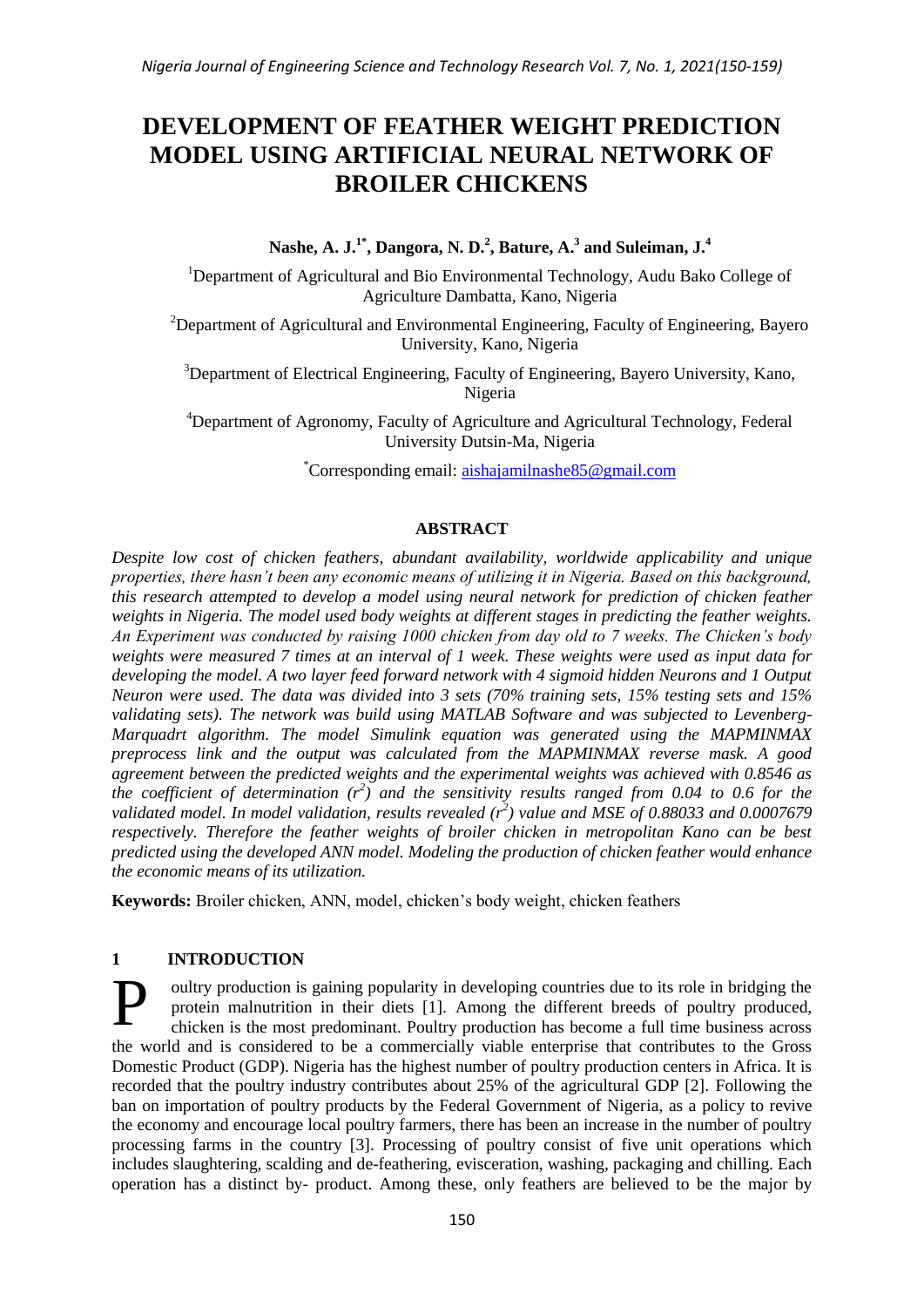product [2]. Feathers are parts of birds that act as protective covering, shielding them against cold, rain, sun and injury. They also provide warmth [2]. Chicken feathers are waste products of the poultry industry. Several tonnes of waste feathers are produced annually by poultry processing plants thereby causing a serious solid waste problem [3]. Heavy dumps of these feathers are found disposed in all processing and marketing centers. The generated waste feathers are mostly disposed off in dumpsites, burnt or recycled to make animal feed, organic fertilizers and feed supplements of low quality and grade [4]. Chicken feathers possess unique properties which include low relative densities, good thermal and insulating properties which could be used advantageously. When processed, chicken feathers can be used in various ways and have positive impact on several fronts. This could serve as an alternative to feather waste disposal. Chicken feather is a renewable material whose supply is reliable and non-depleting. Therefore chicken production contributes significantly to food security, poverty alleviation, and ecologically sounds management of natural resources [5]. Artificial neural network (ANN) is used in predicting the relationship between producing features in animals such as cows, sheep and chickens [6]. It is introduced as powerful tools for modeling system of planning. ANN offers an alternative to regression analysis for biological modeling [7]. [6] compared modeling of Gompertz nonlinear regression equation and modeling of ANN using data related to growth of chickens and concluded that ANN is relatively better for curve of growth of chickens. [8] used an ANN for explaining increase in weight of sheep has been done using multi forms of genes and weight. [9] also used ANN in predicting growth in sheep and concluded that the network model was accurate and more reliable than nonlinear regression models. Nigeria"s poultry processing clusters process various poultry birds locally. Several tonnes of feathers are generated by this industry which is considered to be waste. Currently, methods employed for disposal include dumping, land filling and incineration, and these result in handling problems, environmental pollution, diseases and loss of useful nutrients like protein, enzymes and lipids [4]. Industries/ventures that would utilize the poultry feather waste within Nigeria would require studies among which the quantity of the product (feathers) shall be of paramount importance. Researchers only limit their works to body weights predictive models. There have been very limited studies on applying neural network in predicting overall feather weight of chickens. In this work, model equation will be developed using the artificial neural network software that will be able to predict the feather weight of chickens if other parameters such as body weights, blood weights, and breed, age and carcass weights are known.

#### **2 MATERIALS AND METHOD**

#### **2.1 Experiment to generate chicken body weights over growing period**

#### **2.1.1 Determination of body weights**

1000 chickens were grown in Gezawa poultry farm to measure the body weights. The materials used for determining initial body weights of day old chicks include weighing scale, and waterproofed tape. Weights of day old chicks were recorded and each bird was tagged individually. The birds were fed Chikun Feed with diet of (21.0% crude protein, 4% crude fat, 5%crude fiber, 1.0% calcium, 0.47% phosphorus, 2900 kcal of metaboliable energy) from day 1 to 7 weeks of age. Starting from the first day, live body weights of 25 chickens from each pen were recorded up to termination of experiment in 7weeks. The result is presented in table 1.

#### **2.1.2 Model development**

Model equation was developed by employing the artificial neural network analysis using MATLAB package to predict the feather weight on chicken and generate the model. The parameters used in data analysis are:  $L_{d1}=$  live weight day old;  $L_{w2}=$  live weight week1;  $L_{w7}=$ live weight week7 all in kg; The dependent variable is the feather weight, FW.

## **2.1.3 Development of ANN model**

Designing and programming ANN models. Designing ANN models follows a number of systemic procedures. In general, there are five basics steps: (1) collecting data, (2) preprocessing data, (3) building the network, (4) train, and (5) test performance of model.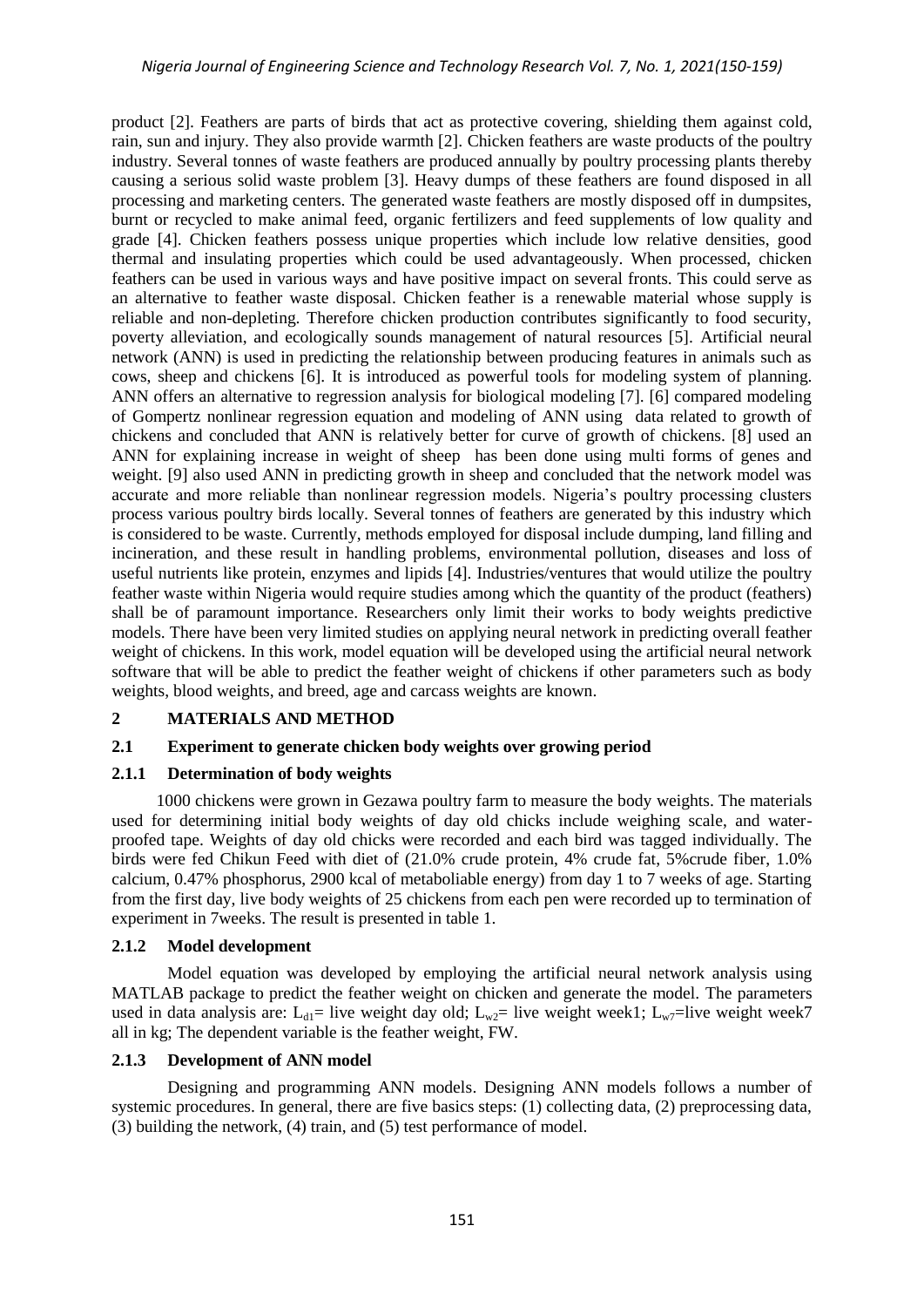## **2.1.4 Data collection and pre-processing**

Collecting and preparing sample data is the first step in designing ANN models. After collection of data, it was pre-processed into; i. Variable selection: the input variables used in the development of the model were selected by using fitting app. In fitting app, the neural network is expected to map between the data set of numeric inputs and a set of numeric targets (output). ii. Formation of training, testing and validation sets: the data sets were divided into three distinct sets called training, testing, and validation sets. The training set which comprises of 70% of the input data is the largest set (210 samples). It was used by the neural network to learn patterns present in the data. The testing set was used to evaluate the generalization ability of the trained network and comprises of 15% of the data (45 samples). A final check on the performance of the trained network was made using validation set comprising of 15% (45 samples).The number of neurons in the fitting networks hidden layer was set to different numbers of 4, 6, and 8. The network with the best performance was selected after training.

## **2.1.5 Building the network**

At this stage, the designer specifies the number of hidden layers, neurons in each layer, transfer function in each layer, training function, weight/bias learning function, and performance function.

## **2.1.6 Training Network**

During the training process, the weights are adjusted in order to make the actual outputs (predicated) close to the target (measured) outputs of the network. In this study, different weights of chickens were from day 1 to 7 weeks of age used for training. The MATLAB software provides builtin transfer function was used in this study; logistic sigmoid (tansig). The network was trained to fit the inputs and targets (outputs). The Levenberg-Marquardt algorithm was used.

## **2.1.7 Testing Network**

The next step was to test the performance of the developed model. At this stage unseen data are exposed to the model. In order to evaluate the performance of the developed ANN models quantitatively and verify whether there is any underlying trend in performance of ANN models, statistical analysis involving the coefficient of determination  $(R^2)$ , the root mean square error (RMSE), and the mean bias error (MSE) were conducted.

#### **2.1.8 Programming the neural network model**

In this paper MATLAB (R2010a) was used to write script files for developing MLP and ANN models and performance functions for calculating the model performance error statistics such as  $R^2$ and MSE. The MLP program starts by reading data from an Excel file (Training.xlsx and Testing.xlsx). "xlsread" function is used to read the data specified in the Excel file.

#### **2.1.9 Sensitivity analysis**

[10] believe that sensitivity analysis means testing happenings that are occurring as a result of changing input variables of data for result value present. To see the effects of inputs on outputs, weights were being changed to obtain output results of the corresponding input. It is anticipated that the following occurs: For each input, random values are assigned, and the remaining is kept constant. Using a random command,  $r = a + (b-a).*$ rand (300, 1). Using S3i300=[i300(:,1)+r, i300(:,2)+r,  $i300(:,3)+r$ ,  $i300(:,4)+r$ ,  $i300(:,5):$ end), inputs 1 to 4 were changed individually whereas 5-8 were kept constant. This procedure was carried out by adding "r" to each input being changed.

#### **2.1.10 Model Validation**

To validate the model, the neural network randomly chooses data from the input samples in which 15% (45 samples) were selected. This was used to measure generalization and halts training when it stops. The output was plotted against the target values.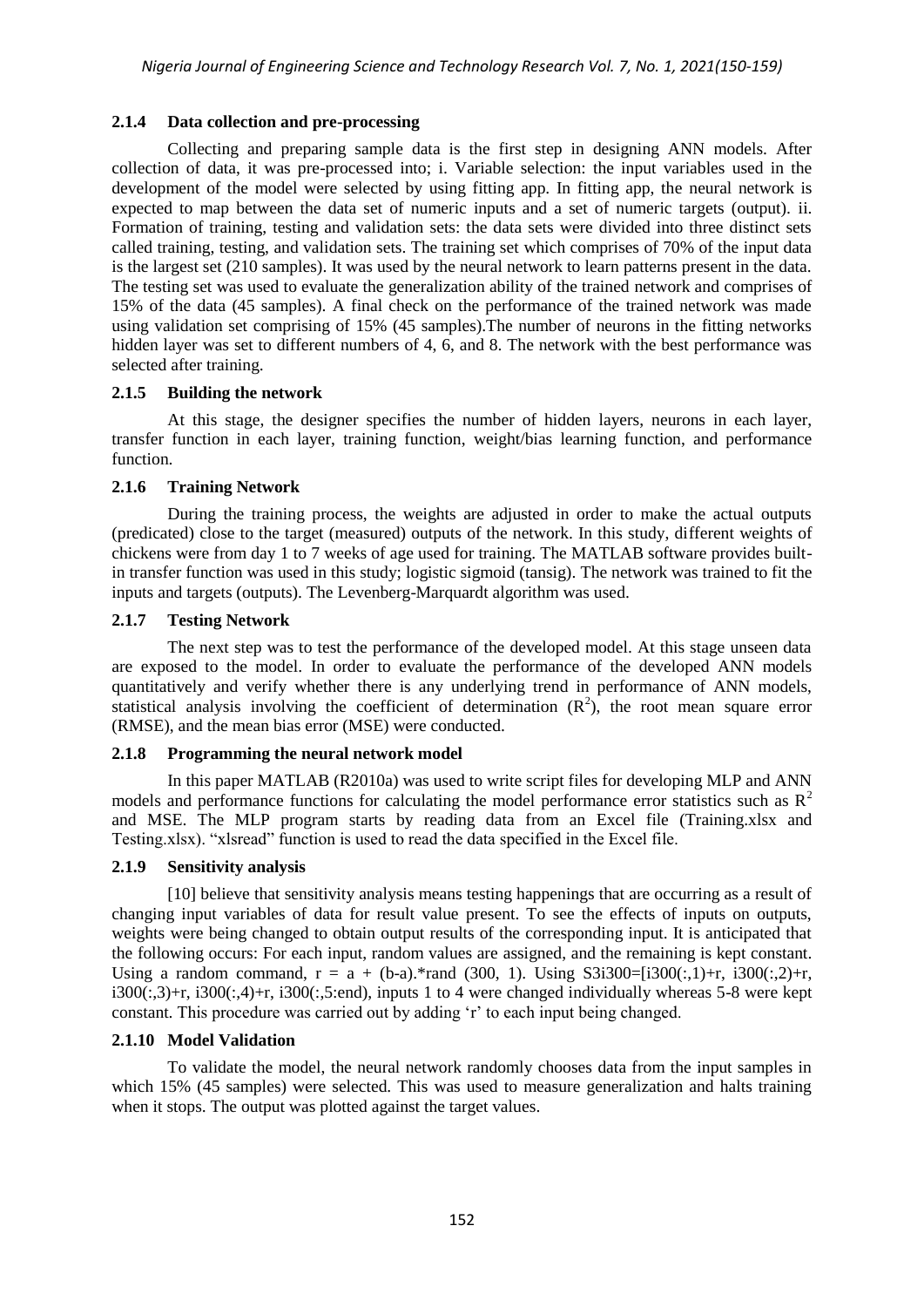## **3 RESULTS AND DISCUSSION**

#### **3.1 Data for model developed**

Table 1 shows the results of generated chicken body weights over the growing period of 7 weeks experiment. The results shows body weights from day 1 to week 7, body weights after slaughtering, carcass weights, blood weights and feather weights. Carcass weights ranges from 0.8 to 1kg. It also shows measured and predicted feather weights ranging from 0.12kg to 0.25kg. Body weights increased as week progresses subsequently.

| (kg)<br>(kg)<br>(kg)<br>(kg)<br>(kg)<br>(kg)<br>(kg)<br>(kg)<br>weight<br>as<br>wk <sub>3</sub><br>wk5<br>day 1<br>wk 1<br>wk <sub>2</sub><br>wk 4<br>wk6<br>wk 7<br>(kg)<br>(kg)<br>0.13<br>0.24<br>0.56<br>0.76<br>0.98<br>1.23<br>0.19<br>0.05<br>0.41<br>1.08<br>0.89<br>0.15<br>-1<br>0.52<br>0.73<br>0.95<br>2<br>0.04<br>0.1<br>0.2<br>0.37<br>1.2<br>1.05<br>0.86<br>0.15<br>0.19<br>3<br>0.21<br>0.38<br>0.57<br>0.77<br>0.99<br>1.24<br>1.09<br>0.9<br>0.15<br>0.19<br>0.05<br>0.1<br>$\overline{4}$<br>0.14<br>0.22<br>0.39<br>0.57<br>0.75<br>0.97<br>1.22<br>0.88<br>0.15<br>0.19<br>0.06<br>1.07<br>5<br>0.1<br>0.2<br>0.37<br>0.54<br>0.74<br>0.96<br>1.21<br>0.87<br>0.15<br>0.19<br>0.04<br>1.06<br>0.13<br>0.22<br>0.39<br>0.56<br>0.75<br>0.97<br>1.2<br>0.86<br>0.15<br>0.19<br>0.05<br>1.05<br>6<br>7<br>0.14<br>0.23<br>0.55<br>0.96<br>1.2<br>0.15<br>0.21<br>0.06<br>0.39<br>0.74<br>1.05<br>0.84<br>$\,8\,$<br>0.2<br>0.38<br>0.53<br>0.92<br>1.17<br>1.02<br>0.9 <sub>o</sub><br>0.15<br>0.12<br>0.05<br>0.1<br>0.7<br>9<br>0.99<br>0.05<br>0.13<br>0.24<br>0.41<br>0.56<br>0.76<br>1.24<br>1.09<br>0.85<br>0.15<br>0.24<br>0.51<br>0.8<br>10<br>0.06<br>0.16<br>0.24<br>0.4<br>0.71<br>0.93<br>1.18<br>0.15<br>0.23<br>1.03<br>0.51<br>0.13<br>0.23<br>0.69<br>0.91<br>0.82<br>0.19<br>11<br>0.05<br>0.4<br>1.16<br>1.01<br>0.15<br>12<br>0.05<br>0.11<br>0.22<br>0.52<br>0.72<br>0.92<br>1.02<br>0.88<br>0.15<br>0.14<br>0.41<br>1.17<br>13<br>0.23<br>0.39<br>0.54<br>0.74<br>0.96<br>1.21<br>1.06<br>0.95<br>0.15<br>0.11<br>0.04<br>0.1<br>$0.2\,$<br>14<br>0.05<br>0.2<br>1.25<br>0.9<br>0.15<br>0.38<br>0.53<br>0.78<br>$\mathbf{1}$<br>1.1<br>0.15<br>0.55<br>15<br>0.05<br>0.1<br>0.18<br>0.4<br>0.77<br>0.99<br>1.24<br>0.9<br>0.15<br>0.19<br>1.09<br>0.06<br>0.15<br>0.22<br>0.52<br>0.74<br>0.96<br>1.21<br>0.8<br>0.16<br>0.25<br>16<br>0.37<br>1.05<br>0.5<br>17<br>0.15<br>0.21<br>0.35<br>0.7<br>0.92<br>0.89<br>0.12<br>0.06<br>1.17<br>1.01<br>0.16<br>18<br>0.39<br>0.89<br>0.06<br>0.16<br>0.24<br>0.54<br>0.74<br>0.96<br>1.21<br>1.05<br>0.16<br>0.16<br>1.2<br>19<br>0.05<br>0.13<br>0.21<br>0.38<br>0.53<br>0.73<br>0.95<br>1.05<br>0.85<br>0.15<br>0.2<br>$\ddot{\phantom{0}}$<br>$\ddot{\phantom{0}}$<br>$\ddot{\phantom{0}}$<br>0.15<br>0.32<br>0.59<br>0.79<br>1.03<br>0.047<br>0.47<br>1.32<br>1.16<br>$\overline{1}$<br>0.16<br>1000<br>0.16 | SN | LW | LW | LW | LW | LW | LW | LW | LW | BW | Carcass | BL | <b>FW</b> |
|-------------------------------------------------------------------------------------------------------------------------------------------------------------------------------------------------------------------------------------------------------------------------------------------------------------------------------------------------------------------------------------------------------------------------------------------------------------------------------------------------------------------------------------------------------------------------------------------------------------------------------------------------------------------------------------------------------------------------------------------------------------------------------------------------------------------------------------------------------------------------------------------------------------------------------------------------------------------------------------------------------------------------------------------------------------------------------------------------------------------------------------------------------------------------------------------------------------------------------------------------------------------------------------------------------------------------------------------------------------------------------------------------------------------------------------------------------------------------------------------------------------------------------------------------------------------------------------------------------------------------------------------------------------------------------------------------------------------------------------------------------------------------------------------------------------------------------------------------------------------------------------------------------------------------------------------------------------------------------------------------------------------------------------------------------------------------------------------------------------------------------------------------------------------------------------------------------------------------------------------------------------------------------------------------------------------------------------------------------------------------------------------------------|----|----|----|----|----|----|----|----|----|----|---------|----|-----------|
|                                                                                                                                                                                                                                                                                                                                                                                                                                                                                                                                                                                                                                                                                                                                                                                                                                                                                                                                                                                                                                                                                                                                                                                                                                                                                                                                                                                                                                                                                                                                                                                                                                                                                                                                                                                                                                                                                                                                                                                                                                                                                                                                                                                                                                                                                                                                                                                                       |    |    |    |    |    |    |    |    |    |    |         |    |           |
|                                                                                                                                                                                                                                                                                                                                                                                                                                                                                                                                                                                                                                                                                                                                                                                                                                                                                                                                                                                                                                                                                                                                                                                                                                                                                                                                                                                                                                                                                                                                                                                                                                                                                                                                                                                                                                                                                                                                                                                                                                                                                                                                                                                                                                                                                                                                                                                                       |    |    |    |    |    |    |    |    |    |    |         |    |           |
|                                                                                                                                                                                                                                                                                                                                                                                                                                                                                                                                                                                                                                                                                                                                                                                                                                                                                                                                                                                                                                                                                                                                                                                                                                                                                                                                                                                                                                                                                                                                                                                                                                                                                                                                                                                                                                                                                                                                                                                                                                                                                                                                                                                                                                                                                                                                                                                                       |    |    |    |    |    |    |    |    |    |    |         |    |           |
|                                                                                                                                                                                                                                                                                                                                                                                                                                                                                                                                                                                                                                                                                                                                                                                                                                                                                                                                                                                                                                                                                                                                                                                                                                                                                                                                                                                                                                                                                                                                                                                                                                                                                                                                                                                                                                                                                                                                                                                                                                                                                                                                                                                                                                                                                                                                                                                                       |    |    |    |    |    |    |    |    |    |    |         |    |           |
|                                                                                                                                                                                                                                                                                                                                                                                                                                                                                                                                                                                                                                                                                                                                                                                                                                                                                                                                                                                                                                                                                                                                                                                                                                                                                                                                                                                                                                                                                                                                                                                                                                                                                                                                                                                                                                                                                                                                                                                                                                                                                                                                                                                                                                                                                                                                                                                                       |    |    |    |    |    |    |    |    |    |    |         |    |           |
|                                                                                                                                                                                                                                                                                                                                                                                                                                                                                                                                                                                                                                                                                                                                                                                                                                                                                                                                                                                                                                                                                                                                                                                                                                                                                                                                                                                                                                                                                                                                                                                                                                                                                                                                                                                                                                                                                                                                                                                                                                                                                                                                                                                                                                                                                                                                                                                                       |    |    |    |    |    |    |    |    |    |    |         |    |           |
|                                                                                                                                                                                                                                                                                                                                                                                                                                                                                                                                                                                                                                                                                                                                                                                                                                                                                                                                                                                                                                                                                                                                                                                                                                                                                                                                                                                                                                                                                                                                                                                                                                                                                                                                                                                                                                                                                                                                                                                                                                                                                                                                                                                                                                                                                                                                                                                                       |    |    |    |    |    |    |    |    |    |    |         |    |           |
|                                                                                                                                                                                                                                                                                                                                                                                                                                                                                                                                                                                                                                                                                                                                                                                                                                                                                                                                                                                                                                                                                                                                                                                                                                                                                                                                                                                                                                                                                                                                                                                                                                                                                                                                                                                                                                                                                                                                                                                                                                                                                                                                                                                                                                                                                                                                                                                                       |    |    |    |    |    |    |    |    |    |    |         |    |           |
|                                                                                                                                                                                                                                                                                                                                                                                                                                                                                                                                                                                                                                                                                                                                                                                                                                                                                                                                                                                                                                                                                                                                                                                                                                                                                                                                                                                                                                                                                                                                                                                                                                                                                                                                                                                                                                                                                                                                                                                                                                                                                                                                                                                                                                                                                                                                                                                                       |    |    |    |    |    |    |    |    |    |    |         |    |           |
|                                                                                                                                                                                                                                                                                                                                                                                                                                                                                                                                                                                                                                                                                                                                                                                                                                                                                                                                                                                                                                                                                                                                                                                                                                                                                                                                                                                                                                                                                                                                                                                                                                                                                                                                                                                                                                                                                                                                                                                                                                                                                                                                                                                                                                                                                                                                                                                                       |    |    |    |    |    |    |    |    |    |    |         |    |           |
|                                                                                                                                                                                                                                                                                                                                                                                                                                                                                                                                                                                                                                                                                                                                                                                                                                                                                                                                                                                                                                                                                                                                                                                                                                                                                                                                                                                                                                                                                                                                                                                                                                                                                                                                                                                                                                                                                                                                                                                                                                                                                                                                                                                                                                                                                                                                                                                                       |    |    |    |    |    |    |    |    |    |    |         |    |           |
|                                                                                                                                                                                                                                                                                                                                                                                                                                                                                                                                                                                                                                                                                                                                                                                                                                                                                                                                                                                                                                                                                                                                                                                                                                                                                                                                                                                                                                                                                                                                                                                                                                                                                                                                                                                                                                                                                                                                                                                                                                                                                                                                                                                                                                                                                                                                                                                                       |    |    |    |    |    |    |    |    |    |    |         |    |           |
|                                                                                                                                                                                                                                                                                                                                                                                                                                                                                                                                                                                                                                                                                                                                                                                                                                                                                                                                                                                                                                                                                                                                                                                                                                                                                                                                                                                                                                                                                                                                                                                                                                                                                                                                                                                                                                                                                                                                                                                                                                                                                                                                                                                                                                                                                                                                                                                                       |    |    |    |    |    |    |    |    |    |    |         |    |           |
|                                                                                                                                                                                                                                                                                                                                                                                                                                                                                                                                                                                                                                                                                                                                                                                                                                                                                                                                                                                                                                                                                                                                                                                                                                                                                                                                                                                                                                                                                                                                                                                                                                                                                                                                                                                                                                                                                                                                                                                                                                                                                                                                                                                                                                                                                                                                                                                                       |    |    |    |    |    |    |    |    |    |    |         |    |           |
|                                                                                                                                                                                                                                                                                                                                                                                                                                                                                                                                                                                                                                                                                                                                                                                                                                                                                                                                                                                                                                                                                                                                                                                                                                                                                                                                                                                                                                                                                                                                                                                                                                                                                                                                                                                                                                                                                                                                                                                                                                                                                                                                                                                                                                                                                                                                                                                                       |    |    |    |    |    |    |    |    |    |    |         |    |           |
|                                                                                                                                                                                                                                                                                                                                                                                                                                                                                                                                                                                                                                                                                                                                                                                                                                                                                                                                                                                                                                                                                                                                                                                                                                                                                                                                                                                                                                                                                                                                                                                                                                                                                                                                                                                                                                                                                                                                                                                                                                                                                                                                                                                                                                                                                                                                                                                                       |    |    |    |    |    |    |    |    |    |    |         |    |           |
|                                                                                                                                                                                                                                                                                                                                                                                                                                                                                                                                                                                                                                                                                                                                                                                                                                                                                                                                                                                                                                                                                                                                                                                                                                                                                                                                                                                                                                                                                                                                                                                                                                                                                                                                                                                                                                                                                                                                                                                                                                                                                                                                                                                                                                                                                                                                                                                                       |    |    |    |    |    |    |    |    |    |    |         |    |           |
|                                                                                                                                                                                                                                                                                                                                                                                                                                                                                                                                                                                                                                                                                                                                                                                                                                                                                                                                                                                                                                                                                                                                                                                                                                                                                                                                                                                                                                                                                                                                                                                                                                                                                                                                                                                                                                                                                                                                                                                                                                                                                                                                                                                                                                                                                                                                                                                                       |    |    |    |    |    |    |    |    |    |    |         |    |           |
|                                                                                                                                                                                                                                                                                                                                                                                                                                                                                                                                                                                                                                                                                                                                                                                                                                                                                                                                                                                                                                                                                                                                                                                                                                                                                                                                                                                                                                                                                                                                                                                                                                                                                                                                                                                                                                                                                                                                                                                                                                                                                                                                                                                                                                                                                                                                                                                                       |    |    |    |    |    |    |    |    |    |    |         |    |           |
|                                                                                                                                                                                                                                                                                                                                                                                                                                                                                                                                                                                                                                                                                                                                                                                                                                                                                                                                                                                                                                                                                                                                                                                                                                                                                                                                                                                                                                                                                                                                                                                                                                                                                                                                                                                                                                                                                                                                                                                                                                                                                                                                                                                                                                                                                                                                                                                                       |    |    |    |    |    |    |    |    |    |    |         |    |           |
|                                                                                                                                                                                                                                                                                                                                                                                                                                                                                                                                                                                                                                                                                                                                                                                                                                                                                                                                                                                                                                                                                                                                                                                                                                                                                                                                                                                                                                                                                                                                                                                                                                                                                                                                                                                                                                                                                                                                                                                                                                                                                                                                                                                                                                                                                                                                                                                                       |    |    |    |    |    |    |    |    |    |    |         |    |           |
|                                                                                                                                                                                                                                                                                                                                                                                                                                                                                                                                                                                                                                                                                                                                                                                                                                                                                                                                                                                                                                                                                                                                                                                                                                                                                                                                                                                                                                                                                                                                                                                                                                                                                                                                                                                                                                                                                                                                                                                                                                                                                                                                                                                                                                                                                                                                                                                                       |    |    |    |    |    |    |    |    |    |    |         |    |           |
|                                                                                                                                                                                                                                                                                                                                                                                                                                                                                                                                                                                                                                                                                                                                                                                                                                                                                                                                                                                                                                                                                                                                                                                                                                                                                                                                                                                                                                                                                                                                                                                                                                                                                                                                                                                                                                                                                                                                                                                                                                                                                                                                                                                                                                                                                                                                                                                                       |    |    |    |    |    |    |    |    |    |    |         |    |           |
|                                                                                                                                                                                                                                                                                                                                                                                                                                                                                                                                                                                                                                                                                                                                                                                                                                                                                                                                                                                                                                                                                                                                                                                                                                                                                                                                                                                                                                                                                                                                                                                                                                                                                                                                                                                                                                                                                                                                                                                                                                                                                                                                                                                                                                                                                                                                                                                                       |    |    |    |    |    |    |    |    |    |    |         |    |           |
| $\mathbf{r}$ and $\mathbf{r}$ and $\mathbf{r}$ and $\mathbf{r}$ and $\mathbf{r}$ and $\mathbf{r}$ and $\mathbf{r}$ and $\mathbf{r}$<br>$\mathbf{r}$ and $\mathbf{r}$                                                                                                                                                                                                                                                                                                                                                                                                                                                                                                                                                                                                                                                                                                                                                                                                                                                                                                                                                                                                                                                                                                                                                                                                                                                                                                                                                                                                                                                                                                                                                                                                                                                                                                                                                                                                                                                                                                                                                                                                                                                                                                                                                                                                                                  |    |    |    |    |    |    |    |    |    |    |         |    |           |

Table 1. input and output data for ANN development

Note: LW= live weights of chickens, BW as = body weight after slaughtering,  $CW =$  carcass weight,  $BL = blood$  weight, and  $FW =$  feather weight.

#### **3.2 Principal Specifications employed in ANN Modeling**

Table 2 indicates some of the key parameters used in the network modeling process. Data/Data range indicate values taken in the study.

| S/N            | <b>Parameter</b>                                        | Data/data     | Technique/type of parameter used       |  |  |
|----------------|---------------------------------------------------------|---------------|----------------------------------------|--|--|
|                |                                                         | range         |                                        |  |  |
|                | Nos. of input Neuron                                    | 8             |                                        |  |  |
| $\mathfrak{D}$ | Nos. of hidden neuron                                   | 4             |                                        |  |  |
|                | Nos. of output neuron                                   |               |                                        |  |  |
| 4              | Total no. of data                                       | 300           |                                        |  |  |
|                | Proportion of training, testing $\&$<br>validation data | 210:45:45     |                                        |  |  |
| 6              | Data normalization                                      | $0.05 - 0.95$ | Min-max data normalization technique   |  |  |
|                | Weight initialization                                   | $-0.5-0.5$    | Random weight initialization technique |  |  |
| 8              | <b>Transfer function</b>                                | 0 & 1         | Tan-sigmoid function                   |  |  |
| 9              | Error function                                          |               | Mean squared error function            |  |  |

Table 2. ANN Modeling Specifications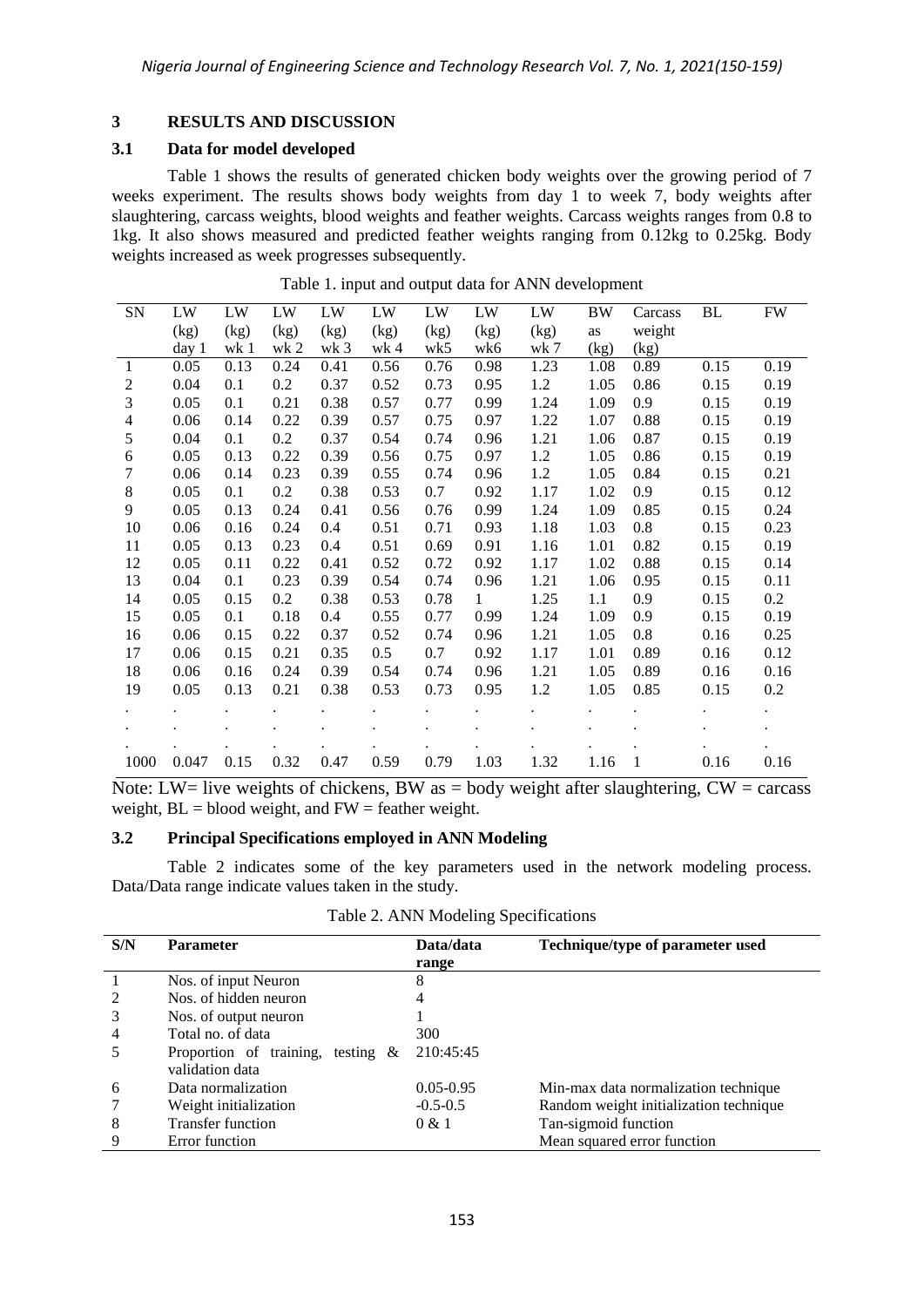# **3.3 Implementation of ANN**

Experimental results are used to develop an ANN model for predicting the responses. In this work, eight inputs and one output are considered for ANN model. The summary of the network trained and tested for is shown in Table 2. The software MATLAB was used to train, test and validate the network. The procedure for implementation of data and modeling the network has been given in the following steps:

## **3.3.1 Selection and assignment of nodes**:

A back propagation feed forward neural network, with 8 input nodes, 4 nodes in one hidden layer and 1 output nodes in the output layer, has been trained in 13 iterations and performance of the network and mutation values have been recorded as 0.000997 and 100 respectively.

## **3.3.2 Training and testing responses:**

The test data selected at random were validated with the predicted data and the deviation was found to be within acceptable range.  $R^2$  value of 0.85 showed a good correlation of data as shown in Figure 4.

## **3.3.3 Error histogram**

Graph in this section represents the analysis report of error. It shows the accuracy level of the of the network data. The Error histogram of the overall network is given in Figure 1. It shows instances at which error between the targets and outputs are at maximum i.e. at - 0.00739.



**Error Histogram with 20 Bins** 

Figure 1. Error Histogram of Overall Network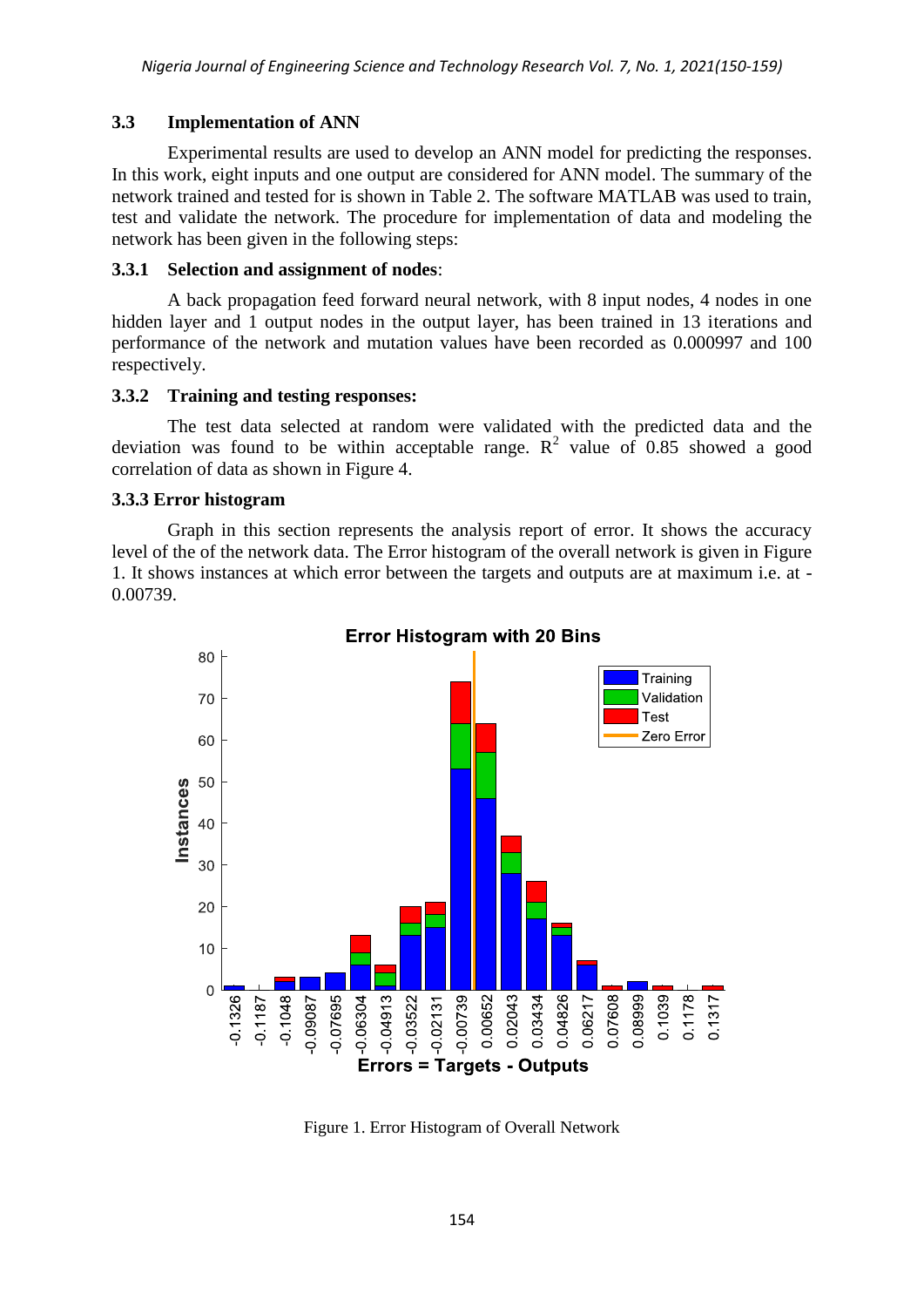#### **3.4 Performance Analysis of ANN**

Forty five samples in the design were first tested at random for prediction using the network mode and confirmation tests were performed for testing significance of the model. The training process of the network with 13 epochs and 6 validation checks is presented in Figure 2. Graphical presentation of the neural network is presented in figure 3 where at  $7<sup>th</sup>$ epoch of the learning process, the network has shown its best performance of validation with minimum error of 0.00076795.



Figure 2. Training State Plot



Figure 3. Neural Network training performance plot.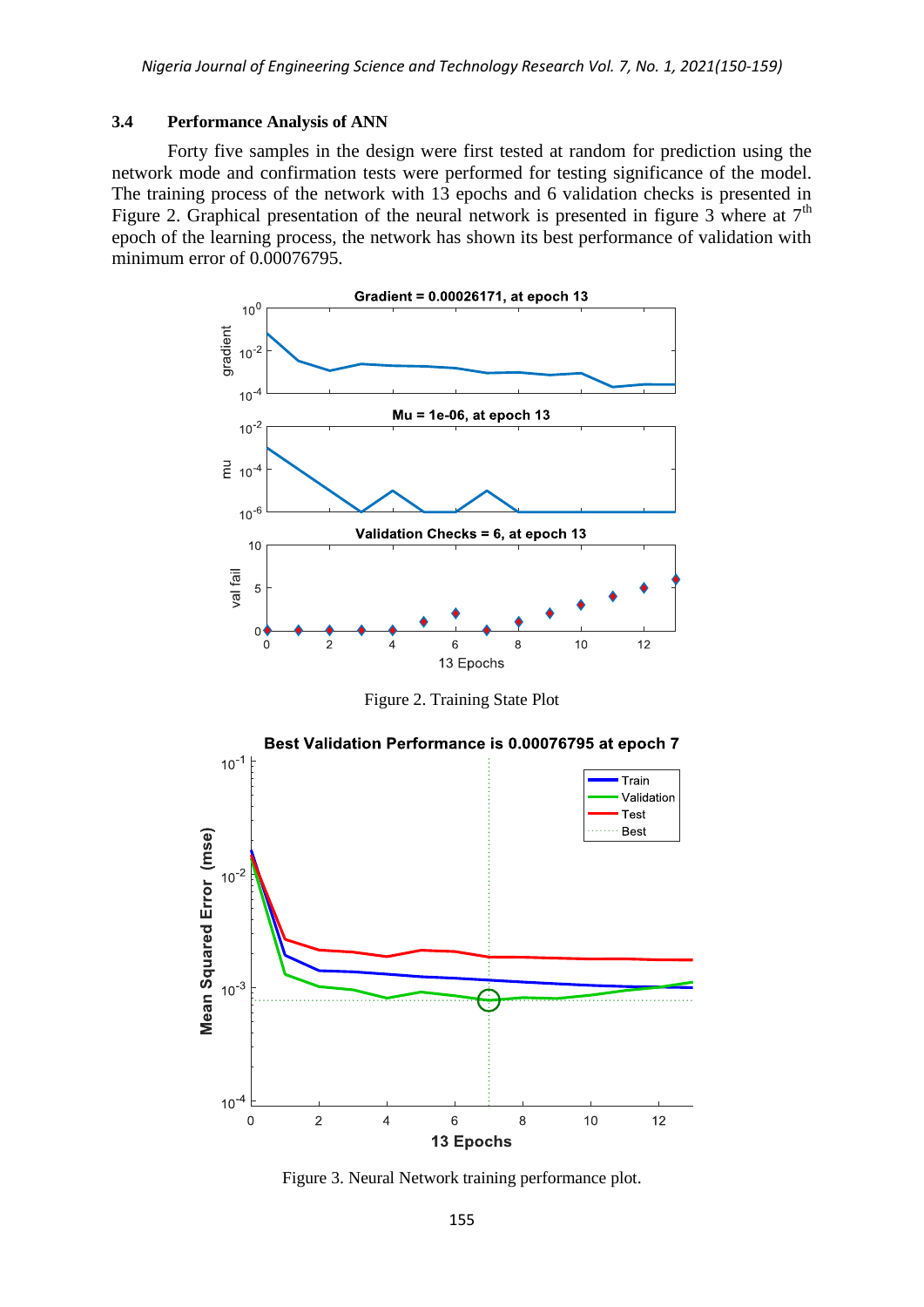Regression plots for mean square error for trained (Figure 4a), validated (Figure 4b), test (Figure 4c) values and overall (Figure 4d) regression plot is shown in Figure 4. The  $R^2$ values of for all train, test, validated and overall experiment ascertained the model validity. The high values of coefficients of correlation  $(R^2)$  indicates that the data is reliable and adequate to describe the relationship between feather weights and body weights.



Figure 4. Correlation Coefficients for the Network

#### **3.5 Model Validation**

Model validation is an important component of a credibility test for any model developed. Model validation involves comparing the observed values with the predicted results [11]. Graphs of predicted versus real data are one of the forms of data visualization. Ideally, all points on the graph should be close to each other. Statistical analysis revealed the MSE and Coefficient of correlation as 0.0007679 and 0.88033. Model output graph presented in Figure 5 shows the trend and reflects closeness of the experimental data with the ANN predicted values.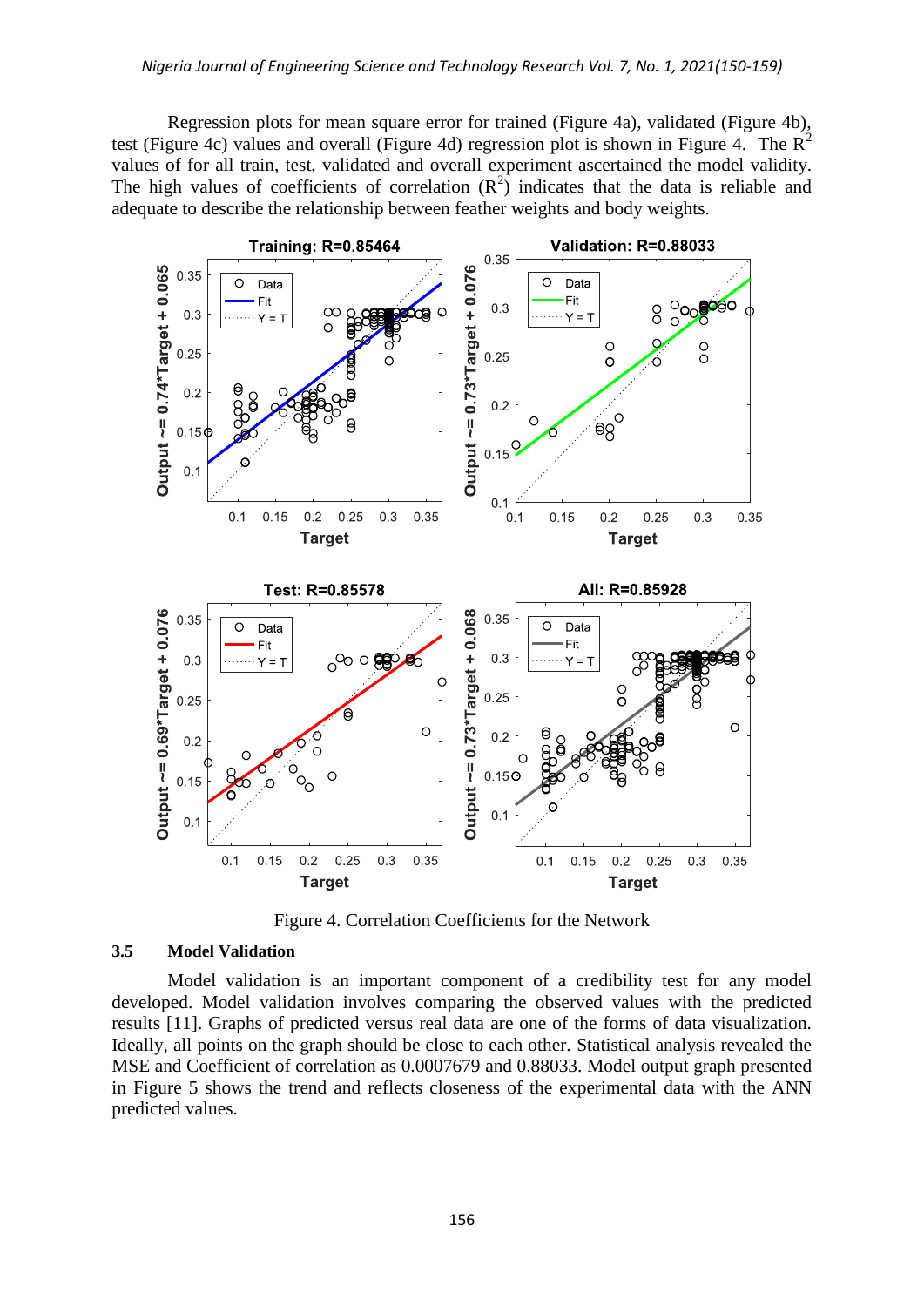

Figure 5. Predicted versus Measured Feather Weight graph

## *Model Simulink Equation*

 $Y=(a_2-r)k_0+y_{mx}$ ,

Where, Y = output,  $r = y1$ \_step1.ymin,  $k_0 = y1$ \_step1.gain,  $y_{mx} = y1$ \_step1.xoffset.

## **3.5 Sensitivity Analysis Test by using ANN developed**

Results of sensitivity analysis for specifying training and learning neural network was executed via MATLAB software. The sensitivity coefficients ranged from 0.04 kg to 0.6kg with each variable kept constant. This indicates that if there is a 5% increase of weights of a sensitivity coefficient of say 0.11kg, the change that this could cause would be negligible. Hence it would be concluded that the sensitivity of the developed model to change amongst the independent variables that are contained in the developed prediction model is negligible and therefore not significant as shown in the Figure 6.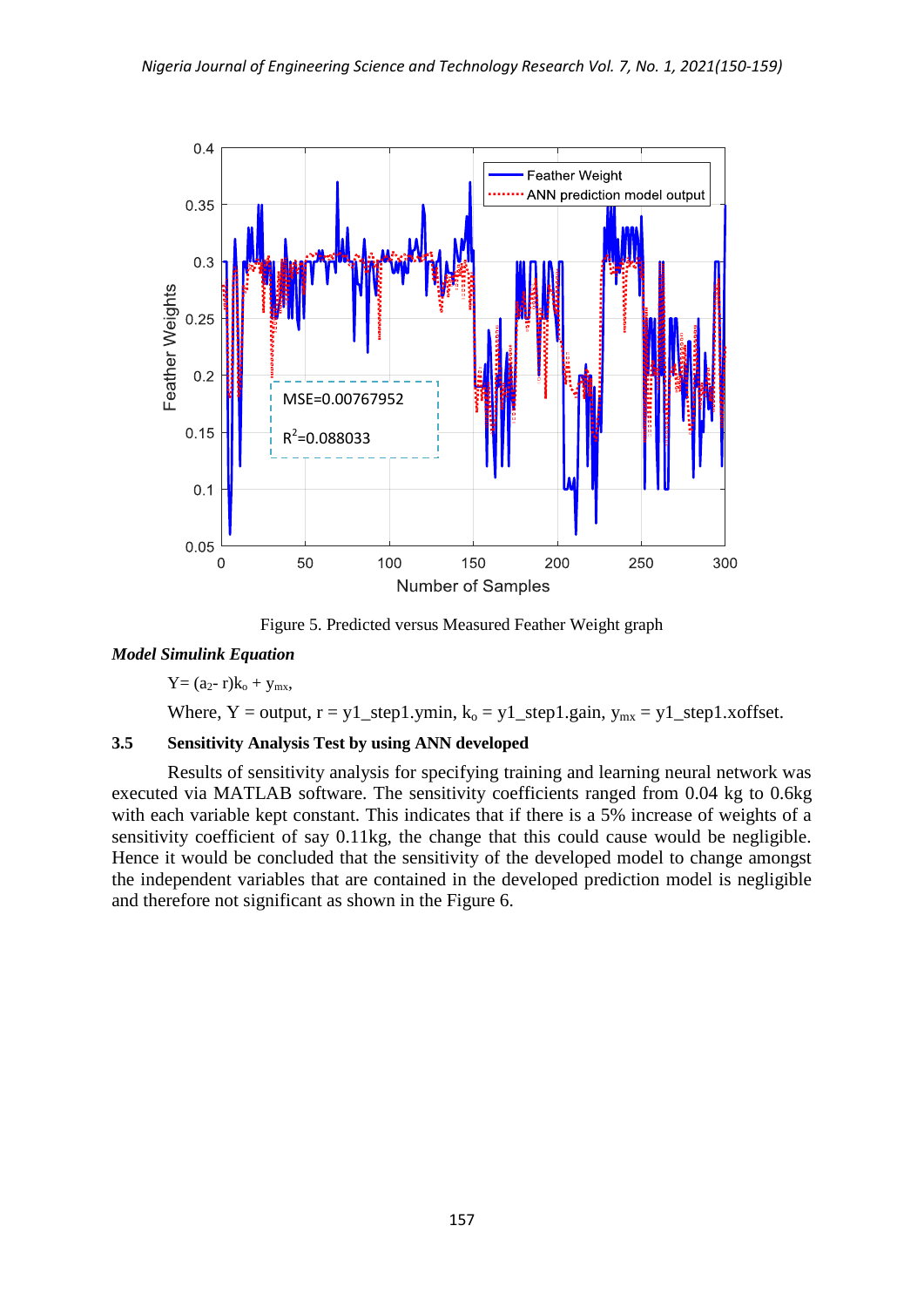

Figure 6. Feather Weight Sensitivity Output

## **4 CONCLUSIONS**

The average weights obtained from day old chickens to week 7 and carcass were 0.05kg, 0.1397kg, 0.2978kg, 0.467kg, 0.625kg, 0.833kg, 1.082kg, and 1.353kg. All body weights increased as week progressed. Average feather weight was 0.272kg. The model was developed using Artificial Neural Network in MATLAB software and it showed a good agreement between the predicted and measured results as indicated by the coefficient of correlation  $(R^2)$  value; 0.85928 while the sensitivity coefficient for all the independent parameters validated ranged from 0.04 to 0.06kg. The value of MSE of 0.000115980 showed that there is good accuracy for long term prediction.

## **REFERENCES**

- 1. Acda, M.N. (2010). Waste Chicken Feather as Reinforcement in Cement-Bonded Composites. *Philippine Journal of Science*, vol. 139, pp. 161-166.
- 2. Adetola S.O., Yekini, A.A. and Olayiwola, B.S. (2014). Investigation into physical and mechanical properties of few selected chicken feathers commonly found in Nigeria. *Journal of mechanical and civil engineering*, pp. 45-50.
- 3. Jekayinfa, S.O. (2007). Energetic Analysis of Poultry Processing Operation. *Leonardo Journal of Science*. vol. 1, Issue 10, pp. 77-92.
- 4. Chinta, S.K., Landage, S.M. and Yadav, K. (2013). Application of Chicken Feathers in Technical Textiles. *International Journal of Innovative Research in Science, Engineering and Technology*, vol. 2, Issue 4, pp. 5493-5498.